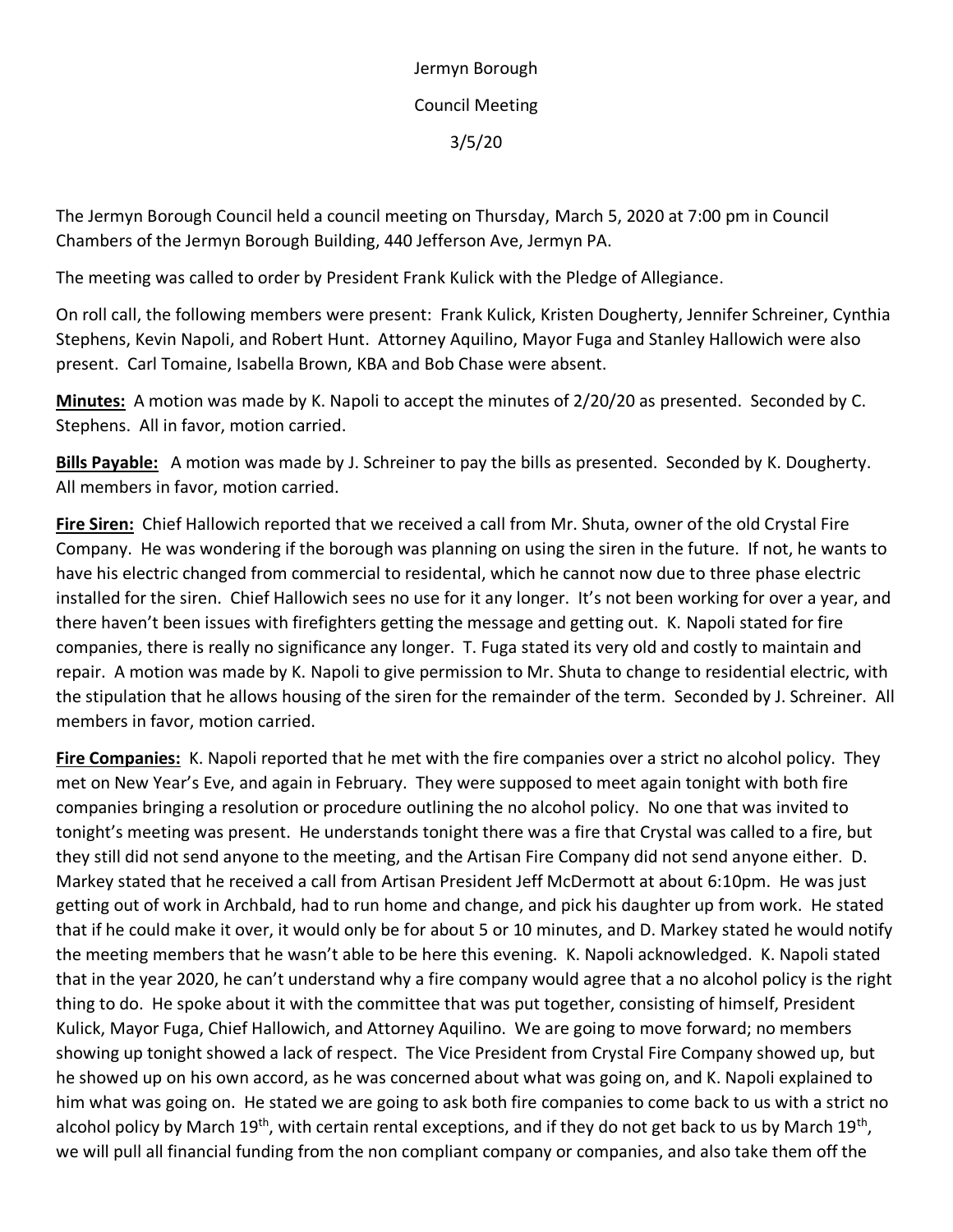boxes for Jermyn. If any other fire companies around would like to know why, he is open to talking to them regarding the reasons. We are also in talks regarding decertification, if it has to come to that. A motion was made by K. Napoli to allow the solicitor to write a letter to the fire companies, advising their removal of the box, and removal of financial assistance, if no alcohol policies are passed and remitted to the borough by March 19, 2020. Seconded by C. Stephens. On a roll call vote, the following votes were cast:

| F. Kulick – yes      | J. Schreiner – yes  |
|----------------------|---------------------|
| K. Dougherty $-$ yes | C. Stephens $-$ yes |
| K. Napoli – yes      | $R.$ Hunt $-$ no.   |

On a 5 to 1 roll call vote, the motion carries.

**Correspondence:** F. Kulick announced we received a letter from Senator Blake in response to the letter sent to him regarding the PA budget, specifically the proposal to require all municipalities to pay a fee to fund the Pennsylvania State Police. The letter was read, and Senator Blake agrees with the borough's position that we should not incur costs in the PA budget.

F. Kulick read a letter from the PA Emergency Management Agency regarding the appointment of James Perry of Jermyn's EMA coordinator, noting their endorsement, and sending to the Governor for appointment.

**Public Comment:** Andrew Goodwin of 607 Jefferson Ave. is here to speak about the fire company issue. This is something to him that is quite near and dear to him. He stated it appears that council has a good understanding of the issues, but he doesn't feel council was aggressive enough in the motion that was made, and he thinks the borough should move towards decertification. He gave his credentials as to why he believes he is qualified to speak on the subject. He cannot believe that this is still a subject in this day and age, and this shouldn't ever be a topic of discussion; it's unacceptable from a public service agency. He referenced the newspaper article from January 3, 2020 regarding the Crystal Fire Company member giving keys to minors to secure alcohol. Who was fighting the fires in Jermyn on New Years Eve, if the fire company had an alcoholic party? Also he noted the boyfriend left \$20 for the firefighters. He asked is a speakeasy being run in a Jermyn fire department? Why are we not being more aggressive with this? Why is the fire company not decertified? He stated tonight there was a council member that voted no on this, and that is their prerogative, but maybe they do not understand the issue. The last house fire in Jermyn was a year ago. What are we doing in the meantime? There's no training, no public service. As a citizen, he demands more from his local fire departments. He read some newspaper articles about firefighters fighting fires and driving firetrucks while under the influence, some even killing others. Why in 2020 is this still acceptable? He read research about firefighters and alcohol use, and the correlation between firefighters and binge drinking. He stated at the last meeting that Councilman Napoli stated he was getting intimidation from members of the public asking why he can't leave the fire companies alone? Why doesn't the public understand that this is such a significant problem? He stated when he was new to the fire company, he thought the drinking was normal, but he learned that it's not. It's dangerous and unacceptable. Job stress is not an acceptable excuse, bonding is not an excuse. They should be training together instead. He wants to see this problem get solved and has a possible solution. He believes that each fire company should adopt the drug and alcohol policy put forth by the International Association of Fire Chiefs. The general public has placed their faith and trust in these volunteers, and 'we are volunteers' are not an excuse for the alcohol problem.

Katelyn English from Lackawanna County read numerous flyers for county-wide events.